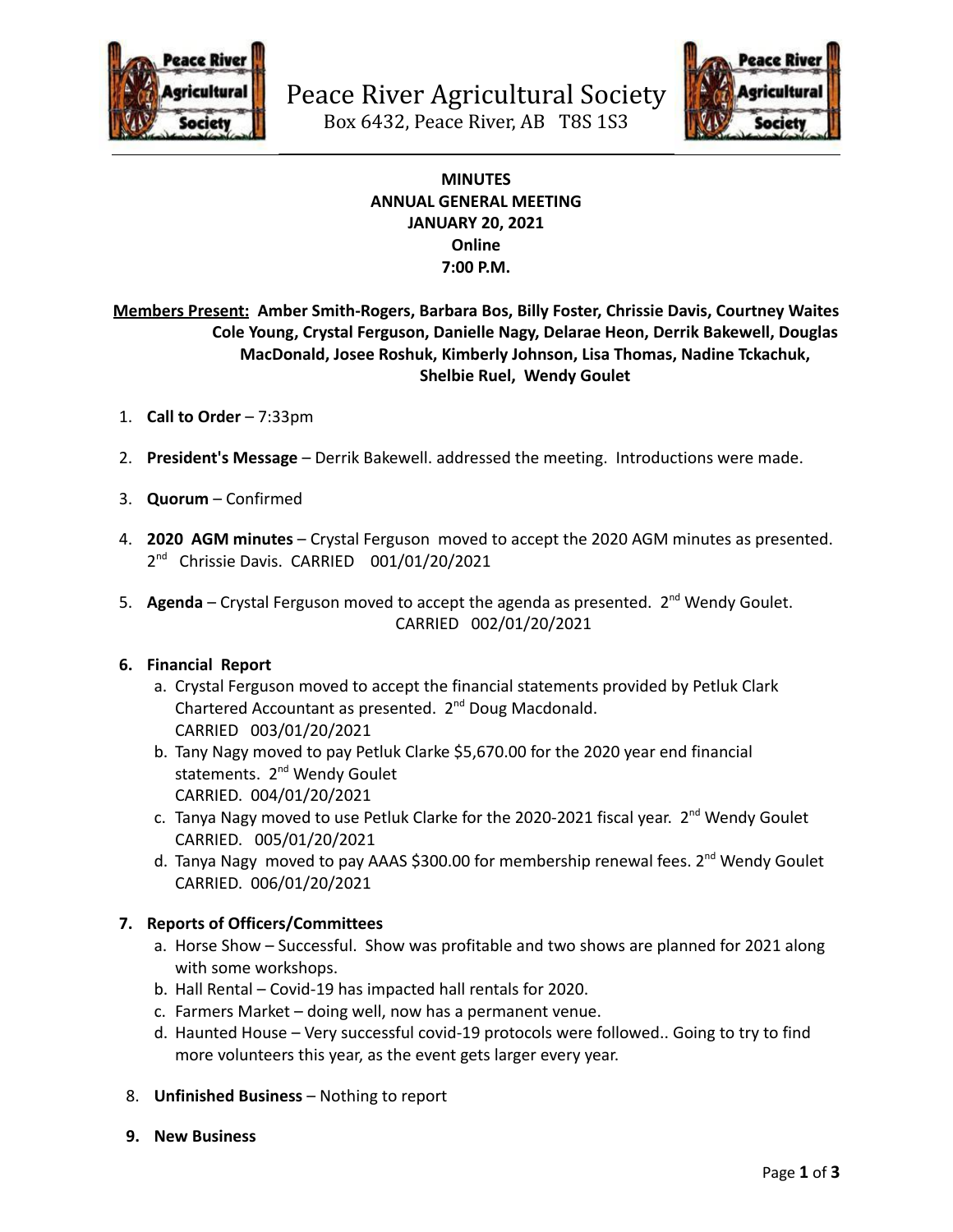



A. Multi-use Agriplex

Tanya Nagy moved for PRAS to look into building a Multi-Use Agriplex. 2<sup>nd</sup>Delarae Heon CARRIED. 007/01/20/2021

Sub-committee

Amber Smith-Roger, Barb Bos, Barb Smith, Billy Foster, Courtney, Danielle Nagy, Delarae Heon, Jesse Roshuk, Nadine Tkachuk, Tanya Nagy, Cole Young

- B. Presentation of Peace River Agriculture Society bylaws update.
- C. Tanya Nagy moved to repel and replace bylaws as presented.2<sup>nd</sup>Crystal Ferguson. CARRIED Unanimously . 008/01/20/2021

# **10. Discussion**

- **11. Election of Officers -** Derrik Bakewell hands chair over to Tanya Nagy for elections.
	- **Tanya Nagy called for nominations for Directors.**
	- **a.** Douglas MacDonald nominated Derrik Bakewell ACCEPTED
	- b. Crystal Ferguson nominated Billy Foster ACCEPTED
	- c. Douglas MacDonald nominated Wendy Goulet ACCEPTED
	- d. Wendy Goulet nominated Delarae Heon ACCEPTED
	- e. Billy Foster nominated Cole Young ACCEPTED
	- f. Crystal Ferguson nominated Nadine Tkachuk ACCEPTED
	- **g.** Wendy Goulet nominated Danielle Nagy ACCEPTED
	- h. Wendy Goulet nominated Kimberley Johnson ACCEPTED

# **Tany Nagy called for nominations twice, called three times. Doug Macdonal moved nominations cease. 2 nd Crystal Ferguson. CARRIED 009/1/21/2021**

# **Peace River Agricultural Society's 2021 Directors are as follows:**

- 
- 2. Doug MacDonald 2023 9. Wendy Goulet 2024
- 3. Amber Smith– 2023 10. Barb Smith 2022
- 
- 
- 
- 7. Nadine Tkachuk 2022 14. Kimberley Johnson
- 1. Lisa Thomas 2023 8. Derrik Bakewell 2024
	-
	-
- 4. Billy Foster 2023 11 Delarae Heon 2024
- 5. Cole Young 2024 12. Chrissie Davis 2022
- 6. Danielle Nagy 2024 13. Crystal Ferguson 2022
	-

# **Tany Nagy called for nominations for President**

- a. Doug MacDonald nominated Derrik Bakewell ACCEPTED
- b. Crystal Ferguson nominated Billy Foster DECLINED

# **Tany Nagy called for nominations twice, called three times.**

# **Doug MacDonald moved nominations cease. 2 nd Crystal Ferguson.**

**CARRIED 010/01/20/2021 Derrik Bakewell is President for 2021.**

# **Tanya Nagy called for nominations for Vice President**

a. Wendy Goulet nominated Barb Smith – ACCEPTED via letter

**Tany Nagy called nominations twice, called three times.**